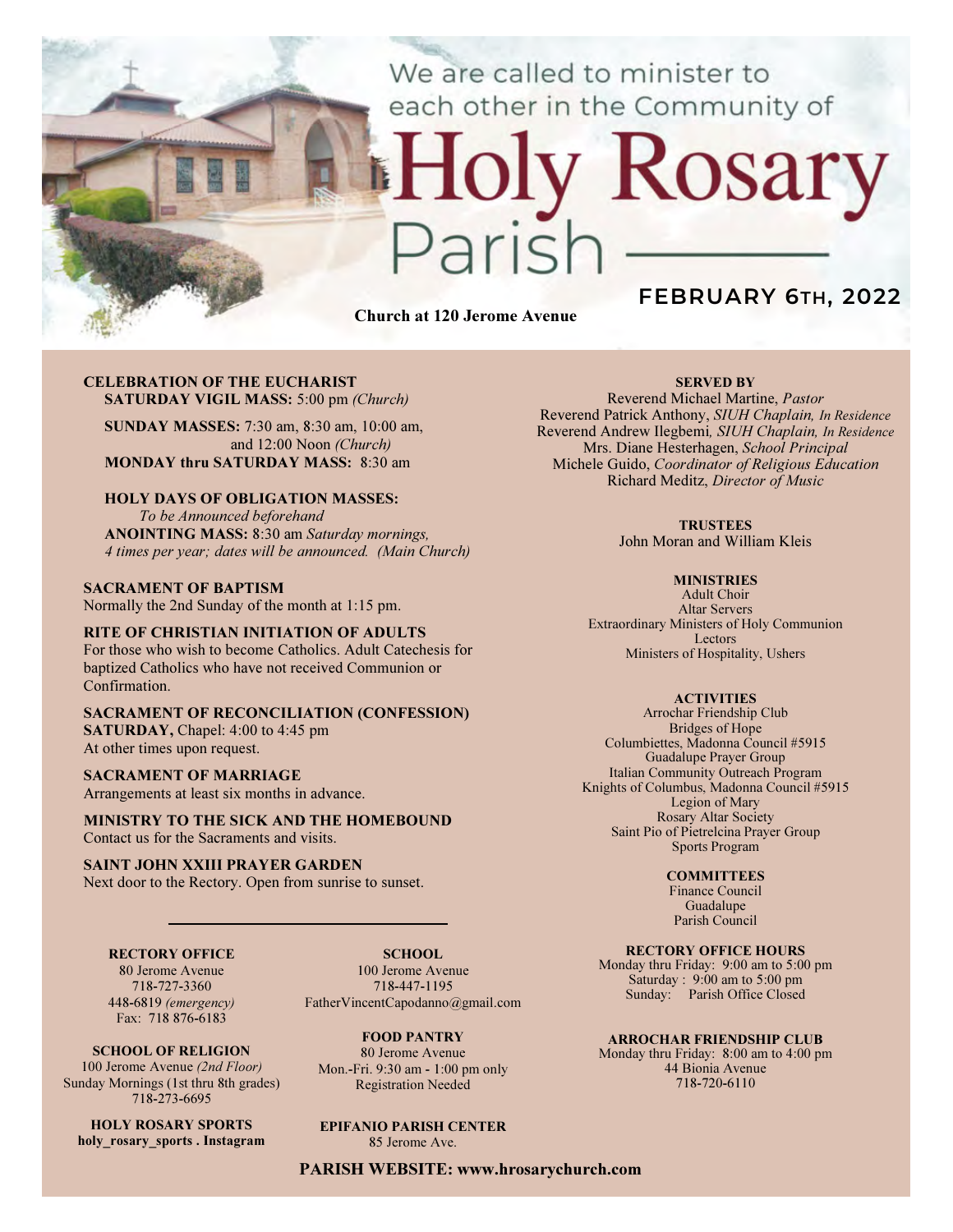

SUNDAY, February 6, 2022 CCD Classes today. Children attend the 8:30 am Mass, followed by their class. Any question regarding the CCD Program, please leave a message for Ms Guido at 718-273-6695 1:15 pm - Baptism Class, Chuch

MONDAY, February 7, 2022 7:00 pm - Legion of Mary, Parish Center

TUESDAY, February 8, 2022

WEDNESDAY, February 9, 2022

THURSDAY, February 10, 2022

FRIDAY, February 11, 2022

SATURDAY, February 12, 2022 4:00 - 4:45 pm - Confessions, Daily Mass Chapel

SUNDAY, February 13, 2022 1:15 pm - Baptisms, Church CCD Classes today. Children attend the 8:30 am Mass, followed by their class. Any question regarding the CCD Program, please leave a message for Ms Guido at 718-273-6695

If you would like to sign up for online giving please visit https://hrosarychurchgiving.com/ Please contact the Parish Office for more information Lord, we seek to give You glory in every aspect of our lives. As we embark upon our **Offertory Program**, Beyond Sunday Morning, we ask that You bless our financial sacrifices to the Parish and use these gifts to your glory.

# FOOD PANTRY

We thank you for your generosity to our Food Pantry but until further notice we do not need any more food donations. We appreciate all that you have done to help the Food Pantry.



#### Rite of Christian Initiation of Adult RCIA is a program for those

individuals who wish to convert to the Catholic faith or for baptized Catholics who have not received Holy Eucharist  $\mathbf{ii} \mathbf{G} \mathbf{u}$  and/or Confirmation. If anyone is interested in volunteering their time to

assist with this program or for any other information, please call Frank Carpenito at 917-612-8479.

# 2021 TAX STATEMENTS

Please call the Rectory at 718-727-3360 if you are in need of a statement of your 2021 contributions for tax purposes.



# BEREAVEMENT TREE ORNAMENTS

Please pick up your ornaments from the Bereavement Tree in the Rectory as soon as possible.

# **REGISTRATION**

Anyone who is new to the Parish, please drop by the Rectory to register as a new parishioner between the hours of 9:00 am and 3:00 pm.

# **CREMATION**

Since the number of cremations is on the rise, I thought some information about the Catholic Church's teaching and policy on Cremation might be helpful:

 In a departure with the past, the Catholic Church now permits cremation as long as it is done without the idea of mocking or being disrespectful to the Church's teaching on the resurrection of the body.

 The cremated remains must be buried in a cemetery or entombed in a niche in a mausoleum soon after the cremation or funeral mass. The Church does not permit the scattering of ashes or taking the ashes home without the intent of burial. Burial at sea is an option as long as the entire urn is deposited in the ocean and the ashes are not scattered.

 As this is the policy of the Universal Church, it is also the policy here at Holy Rosary Parish. The local funeral homes are all aware of these policies and will work together with the families and the parish in implementing them.

Father Michael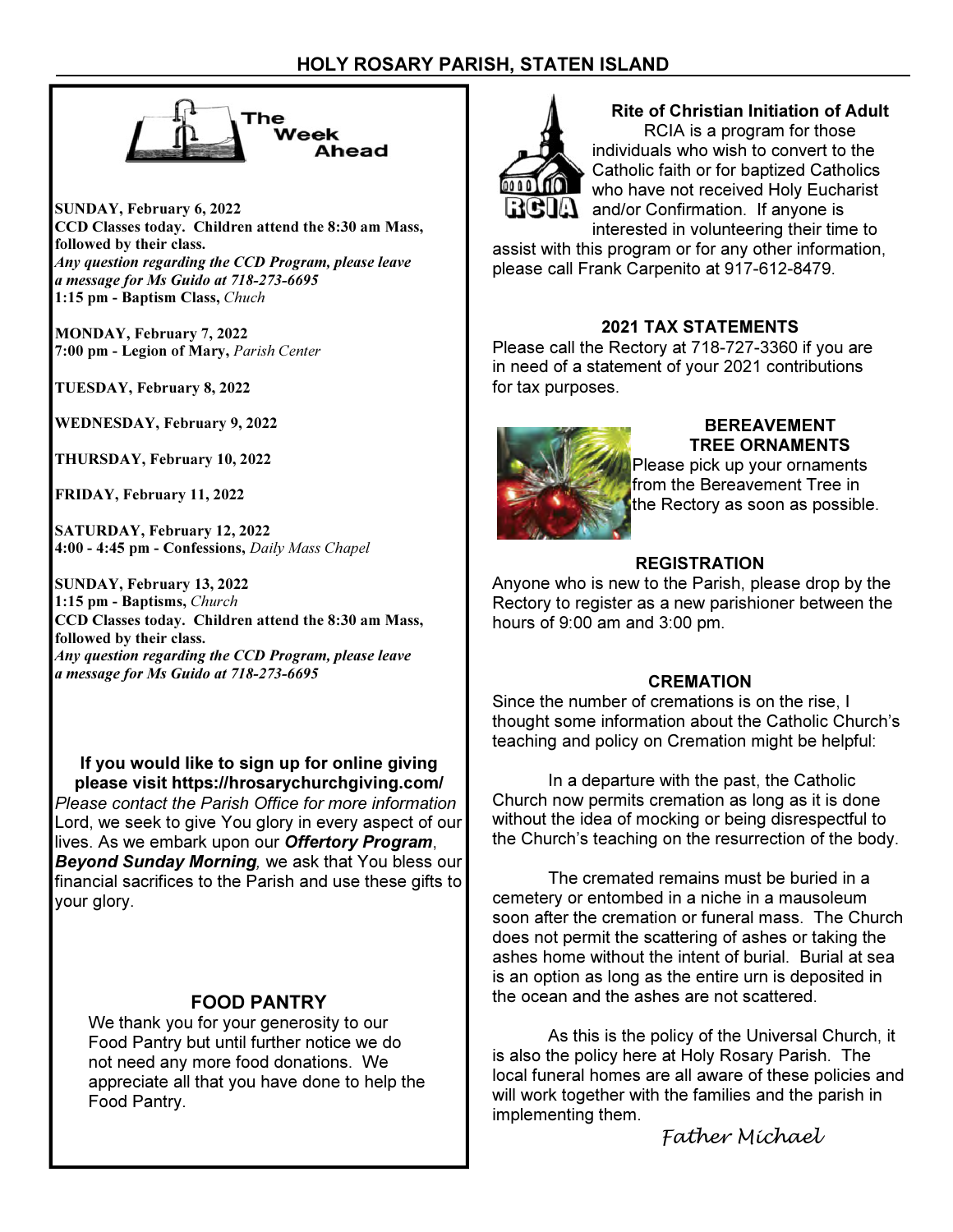# SPONSOR CERTIFICATES

Sponsor Certificates are often required before one can serve as a Godparent for the Sacrament of Baptism or as a Sponsor for the Sacrament Confirmation. In order to receive a Sponsor Certificate from Holy Rosary, one needs to be a Registered Parishioner of the Parish, have received the Sacraments of Baptism, Confirmation and Eucharist, must be over 14 years of age and if married, must be in a valid Church marriage (have been married in the presence of a priest/deacon and two witnesses).

Sponsor Certificates may be obtained only AFTER any of the Sunday Masses.

The PERSON REQUIRING THE CERTIFICATE MUST see the Priest AFTER ATTENDING THE MASS and request one.

# MEMORIAL MASSES

 Due to the shortage of priests at Holy Rosary, we are unable to accept separate, private memorial masses on the anniversary of death any longer.

 Please reserve a Mass, shared or otherwise, for your deceased loved one upon the opening of the Mass Book each year.



BAPTISM Baptisms will be celebrated on the SECOND SUNDAY of the month at 1:15 pm. Baptismal Classes will be

held on the FOURTH SUNDAY of the month at 1:15 pm.

The required Baptismal Class for the parents/Godparents may be taken at another local parish with the permission of the pastor of that parish. A letter attesting that the class has been attended must be brought back to Holy Rosary along with any required sponsor certificates for the Godparents.

 Private Baptisms cannot be accommodated due to the shortage of priests in the Parish. An exception will be made if the family brings their own priest or deacon to perform the ceremony.

 Please call the Rectory to make arrangements for the Baptism and to fill out the necessary paperwork.

# DON'T FORGET TO GET YOUR SUPER 50/50 RAFFLE FOR THE MONTH OF FEBRUARY! The Winner will be Drawn the Last Day of the Month & the winning amount will be printed in the Bulletin A Reminder that the Donation is \$5.00

 You will find a yellow envelope for this Raffle in the packet mailed home to you. If you want to enter more than once, additional envelopes are available in the Hospitality Room. Drop the envelope in the Collection Basket or Bring to the Rectory. You may fill out as many envelopes as you like. Send in your envelopes now for February and let's start to build up the jackpot! The December winner won \$210.

# HOLY ROSARY SPORTS

Holy Rosary Sports has a new Instagram account where you can reach us for Registration and other information. Please check us out below! holy rosary sports



WEDDING BANNS 1 Christopher Velazquez & Jennifer Sanzone

# AND IN ALL THINGS GIVE THANKS

| January 30, 2022 Adult Collection        | \$3,985.00 |
|------------------------------------------|------------|
| January 30, 2022 Children's Collection   | \$21.00    |
| <b>January 31, 2021 Adult Collection</b> | \$4,967.00 |
| January 31, 2021 Children's Collection   | \$41.00    |
| This Week's On Line Giving was: \$678.00 |            |
|                                          |            |

Our Weekly Parish Operating Expenses are \$18,298.00